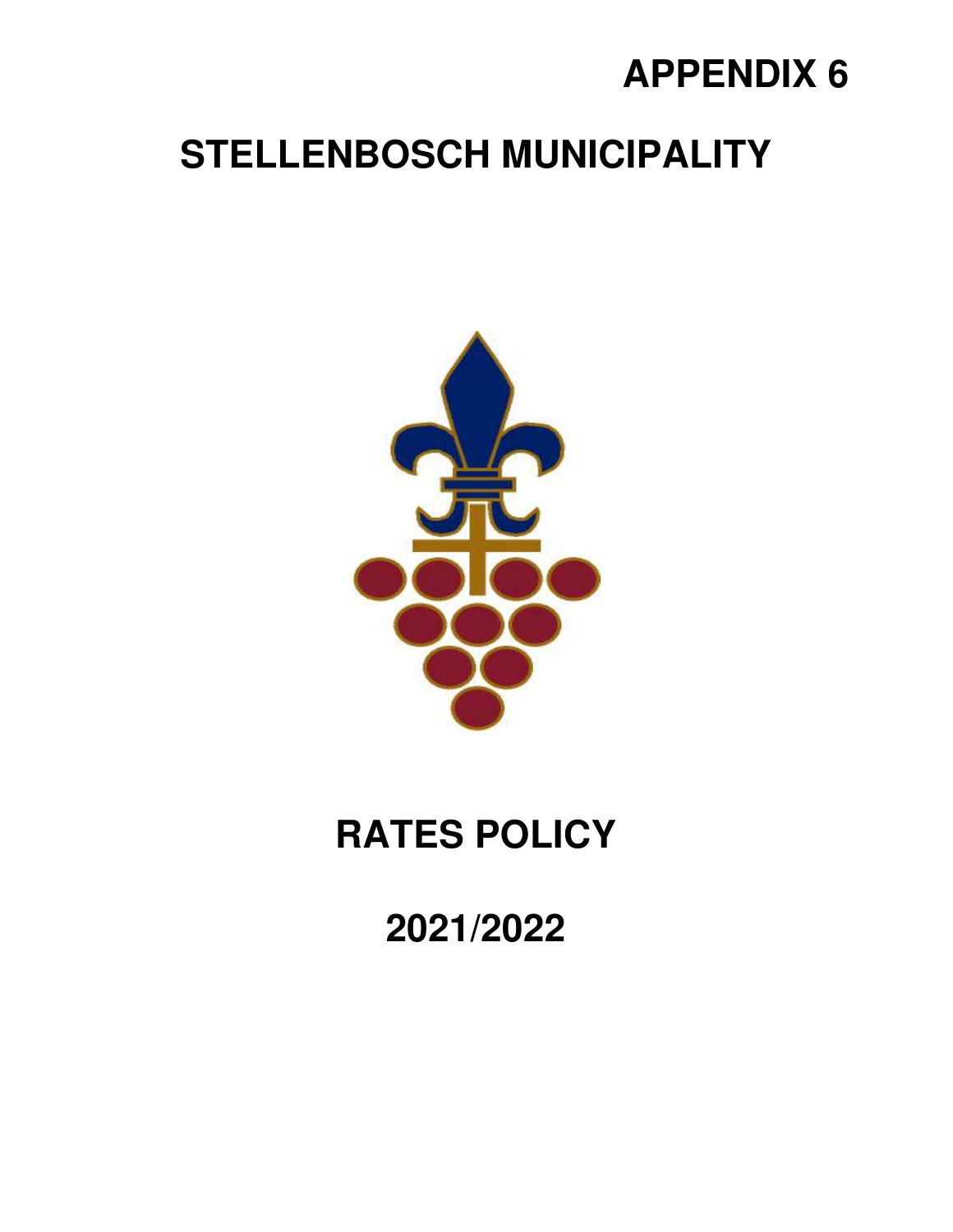

**STELLENBOSCH MUNICIPALITY** 

# **RATES POLICY TABLE OF CONTENTS**

| 1. |      | <b>BACKGROUND</b><br>1                                         |    |  |  |  |
|----|------|----------------------------------------------------------------|----|--|--|--|
| 2. |      | LEGISLATIVE CONTEXT<br>1                                       |    |  |  |  |
| 3. |      | <b>GUIDING PRINCIPLES</b>                                      |    |  |  |  |
| 4. |      | <b>DEFINITIONS</b>                                             |    |  |  |  |
| 5. |      | <b>IMPOSITION OF RATES</b>                                     |    |  |  |  |
| 6. |      | <b>CATEGORIES</b>                                              |    |  |  |  |
|    | 6.1  | <b>Categories of Property</b>                                  |    |  |  |  |
|    | 6.2  | <b>Categories for Relief Measures</b>                          |    |  |  |  |
| 7. |      | APPLICATION OF RATING                                          |    |  |  |  |
|    | 7.1  | <b>Vacant Properties</b>                                       |    |  |  |  |
|    | 7.2  | Multiple use Properties                                        | 6  |  |  |  |
|    | 7.3  | <b>Public Service Purposes Properties</b>                      | 6  |  |  |  |
|    | 7.4  | Public Service Infrastructure properties (PSI)                 | 6  |  |  |  |
|    | 7.5  | <b>Rural Properties</b>                                        | 6  |  |  |  |
|    |      | 7.5.1<br><b>Agricultural Use</b>                               | 7  |  |  |  |
|    |      | Alternate Criteria and Use<br>7.5.2                            | 7  |  |  |  |
|    | 7.6  | <b>Municipal Properties</b>                                    |    |  |  |  |
|    | 7.7  | Special Rating Area (SRA)                                      |    |  |  |  |
|    | 7.8  | Land Reform Beneficiary properties                             |    |  |  |  |
|    | 7.9  | Adjoining properties                                           |    |  |  |  |
| 8. |      | <b>RELIEF MEASURES</b>                                         |    |  |  |  |
|    | 8.1  | Applying relief measures on Rates                              |    |  |  |  |
|    | 8.2  | <b>Residential Property</b>                                    |    |  |  |  |
|    | 8.3  | Senior Citizens and Disabled Persons                           |    |  |  |  |
|    | 8.4  | <b>Conservation Area</b>                                       |    |  |  |  |
|    | 8.5  | Religious Organisations                                        |    |  |  |  |
|    | 8.6  | Stellenbosch Special Rebate                                    |    |  |  |  |
|    | 8.7  | Public Benefit Organizations (PBO)                             |    |  |  |  |
|    | 8.8  | Non-Profit Organizations (NPO)                                 |    |  |  |  |
|    |      | 8.8.1<br>Prescribed not-for-gain organisations                 | 11 |  |  |  |
|    | 8.9  | Properties affected by Disaster or adverse Economic Conditions |    |  |  |  |
|    | 8.10 | Exceptional General Valuation Rates Increases: Phasing in      |    |  |  |  |
| 9. |      | LIABILITY FOR AND PAYMENT OF RATES                             |    |  |  |  |
|    | 9.1  | Liability for and payment of rates                             |    |  |  |  |
|    | 9.2  | Rates in arrears for longer than 90 days                       |    |  |  |  |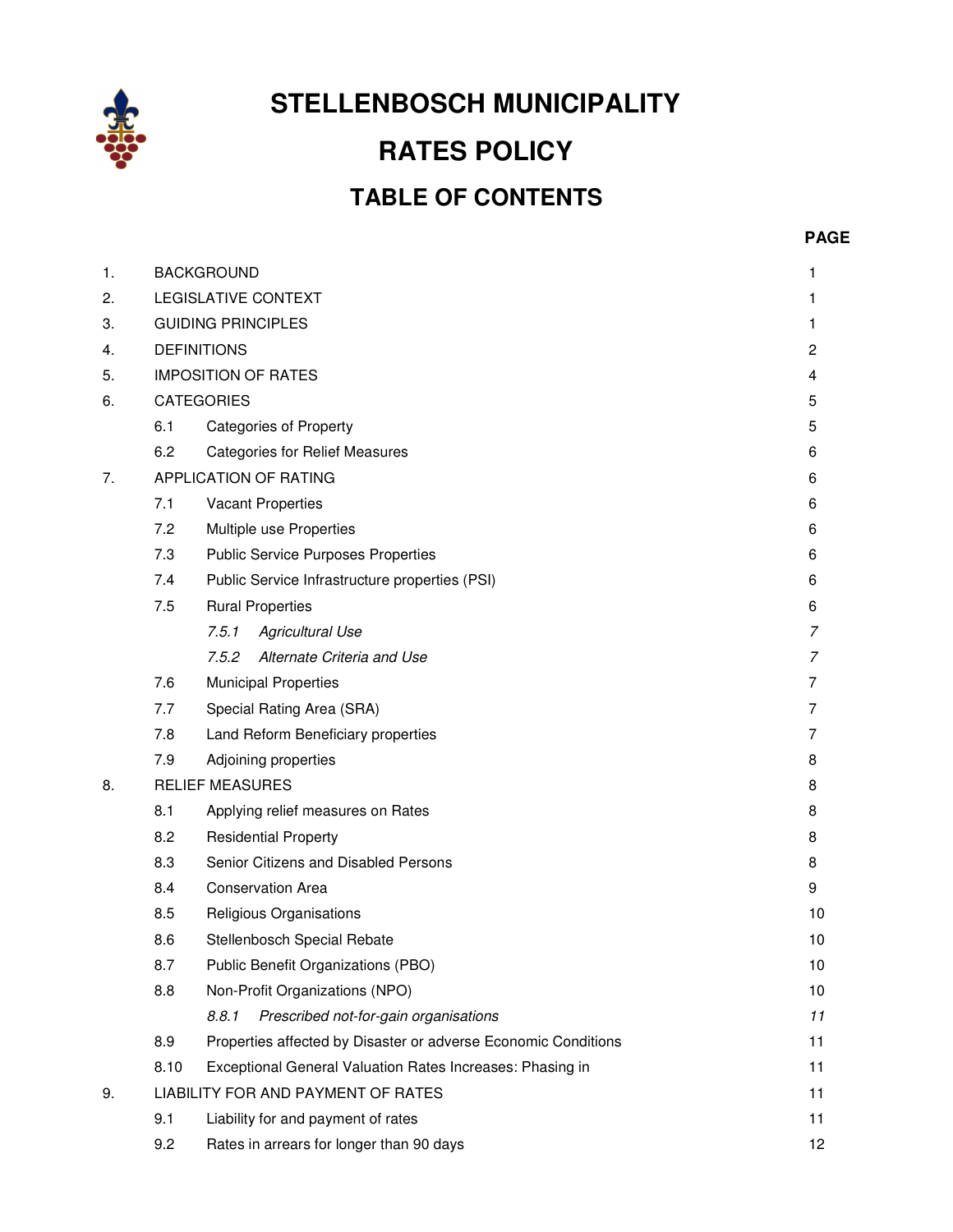| 10. | QUANTIFICATION OF COSTS TO MUNICIPALITY AND BENEFITS TO COMMUNITY |                                  |    |  |
|-----|-------------------------------------------------------------------|----------------------------------|----|--|
| 11. | <b>OBJECTION AND APPEALS</b>                                      |                                  |    |  |
| 12. | <b>CLEARANCE CERTIFICATES</b>                                     |                                  |    |  |
| 13. | ADJUSTMENTS OF RATES PRIOR TO SUPPLEMENTARY VALUATION             |                                  |    |  |
| 14. | <b>GENERAL</b>                                                    |                                  |    |  |
|     | 14.1.                                                             | Applications for Relief Measures | 13 |  |
|     | 14.2.                                                             | Regular policy review processes  | 14 |  |
|     | 14.3.                                                             | Language Interpretation          | 14 |  |
|     | 14.4.                                                             | Severance                        | 14 |  |
| 15. | <b>BY-LAWS</b>                                                    |                                  |    |  |
| 16. | <b>CONTACT OF RESPONSIBLE OFFICE</b>                              |                                  |    |  |
| 17. | <b>SHORT TITLE</b>                                                |                                  | 14 |  |
| 18. | CATEGORY AND REBATE CODES                                         |                                  |    |  |
|     | 18.1                                                              | Category Codes                   | 15 |  |
|     | 18.2                                                              | <b>Rebate Codes</b>              | 16 |  |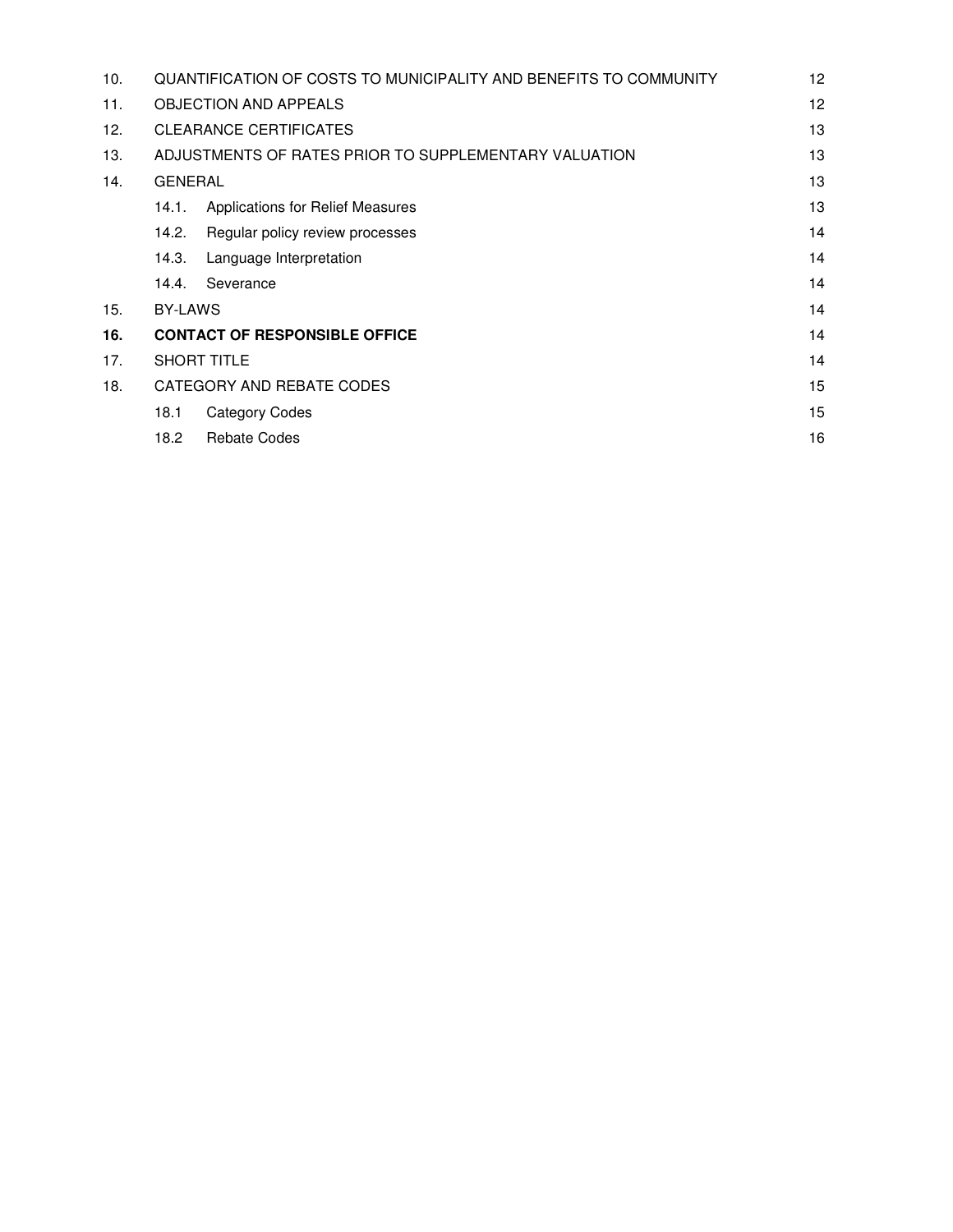# **1. BACKGROUND**

In 2007, Stellenbosch Municipality initiated a process to prepare a General Valuation (GV) Roll of all property situated within the geographical boundaries of Stellenbosch Municipality (WC024) in terms of the requirements of the Local Government: Municipal Property Rates Act, 2004 (Act 6 of 2004) including any subsequent amendments and consequential regulations (the MPRA) which became effective on 1 July 2009 at Stellenbosch Municipality. This Policy is formulated in terms of Section 3 of the MPRA.

# **2. LEGISLATIVE CONTEXT**

- 2.1 In terms of Section 229 of the Constitution, 1996 (Act 108 of 1996), a municipality may impose rates on property.
- 2.2 In terms of Section 4 (1) (c) of the Local Government: Municipal Systems Act, 2000 (Act 32 of 2000), a municipality has the right to finance the affairs of the municipality by imposing, *inter alia*, rates on property.
- 2.3 In terms of Section 2 (1) of the MPRA a metropolitan or Local municipality may levy a rate on property in its area in accordance with the provisions of the MPRA.
- 2.4 This Policy must be read together with, and is subject to the provisions of the MPRA.
- 2.5 In terms of Section 62 (1) (f) (ii) of the Local Government: Municipal Finance Management Act, 2003 (Act 56 of 2003) (the MFMA), a municipality must have and implement a rates policy as may be prescribed by any applicable national legislation.
- 2.6 In terms of Section 8(1) of the MPRA, the Municipality will, as the primary instrument, levy rates on the use of property, but implemented as per paragraph 5.5 of this Policy.
- 2.7 All citations to applicable Acts as referenced in this Policy shall include all amendments and regulations to such as promulgated.

# **3. GUIDING PRINCIPLES**

- 3.1 The rating of property will be implemented impartially, fairly, equitably and without bias, and these principles also apply to the setting of criteria for exemptions, reductions, and rebates contemplated in Section 15 of the MPRA.
- 3.2 The rating of property will be implemented in a way that:
	- is developmentally oriented;
	- supports sustainable local government by providing a stable and buoyant revenue source within the legislative control of the Municipality;
	- supports local and socio-economic development;
	- promotes simplicity, uniformity, and certainty in the property rates assessment process;
	- gives due consideration to the need for simple and practical process of billing and collection of property rates;
	- promotes sustainable land management, especially that which reduces the risk from natural disasters;
	- achieves national and local environmental management objectives; and
	- balances the affordability to the public versus the financial sustainability of the Municipality.
- 3.3 Other principles that will steer the processes of this Policy:
	- All ratepayers within a specific category will be treated equally and reasonably.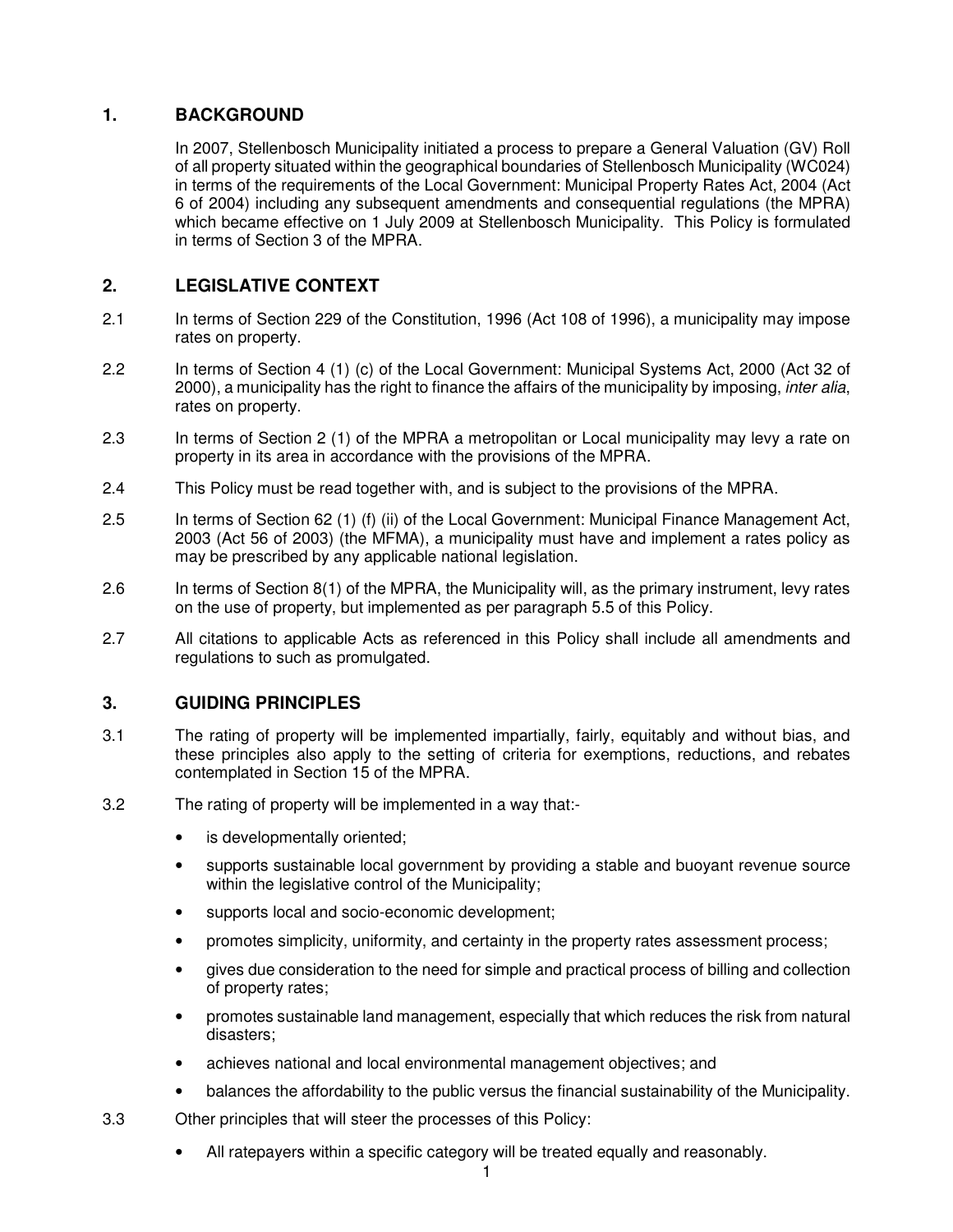- The Municipality will, when levying property rates for each financial year, take cognizance of the aggregate burden of rates on property owners in the various categories of property ownership.
- Rates Increases/Decreases will be guided by the budget requirements of the Municipality, and by Section 20 of the MPRA.
- In dealing with the poor/indigent ratepayers the Municipality may provide relief measures through exemptions, reductions or rebates.
- 3.4 Further determinants that will guide the processes of this Policy:
	- The Zoning Scheme of the Municipality determines, via the provisions therein, the zoning and thus the legally binding use of a given property.
	- However, the rating of said property is governed by the MPRA which determines a collection of rules that by implication sets the conditions by which the use of a property is categorised. It is therefore possible that even though an owner is using a property within the set rules of the Zoning Scheme, said property would not be rated on the same basis due to the definitions and provisions as applied according to the MPRA and this Policy.
	- Moreover, such categorisation instituted according to the MPRA or this Policy does not condone any unlawful use of a property regardless of circumstances.

# **4. DEFINITIONS**

In this Policy, a word or expression derived from a word or expression as defined, has a corresponding meaning unless the context indicates that another meaning is intended.

The following four definitions in the MPRA are merely shown for clarity:

"**Exclusion**", in relation to a municipality's rating power, means a restriction of that power.

"**Exemption**", in relation to the payment of a rate, means an exemption granted by a municipality.

"**Reduction**", in relation to a rate payable on a property, means the lowering of the amount for which the property was valued and the rating of the property at that lower amount.

"**Rebate**", in relation to a rate payable on a property, means a discount granted on the amount of the rate payable on the property.

In addition to the definitions contained in the MPRA, the following definitions apply for the purpose of the application of this Rates Policy.

Furthermore, specific terms or phrases used, but not defined in the MPRA are defined herein to explain said term or phrase for a specific perspective of the MPRA by the Municipality: -

"**the Municipality**" means Stellenbosch Municipality (WC024).

"**MPRA**" refers to the Local Government: Municipal Property Rates Act, 2004 (Act 6 of 2004) including any subsequent amendments and consequential regulations.

"**Accommodation Establishment**" means a property used for the supply of overnight sleeping facilities to transient guests at a fee.

"**agricultural activities**" means the intensive cultivation of soils for purposes of planting or growing, and gathering of trees or crops in a managed and structured manner; the intensive rearing of livestock or aquaculture. In addition, all the provisions as detailed in the definition of "Agricultural Property" in the MPRA persist in this Policy.

"**agricultural purposes**" refers to the active pursuit by a bona fide farmer to derive the principle source of income, which is commercially sustainable, from agricultural activities exclusively on Agricultural Properties.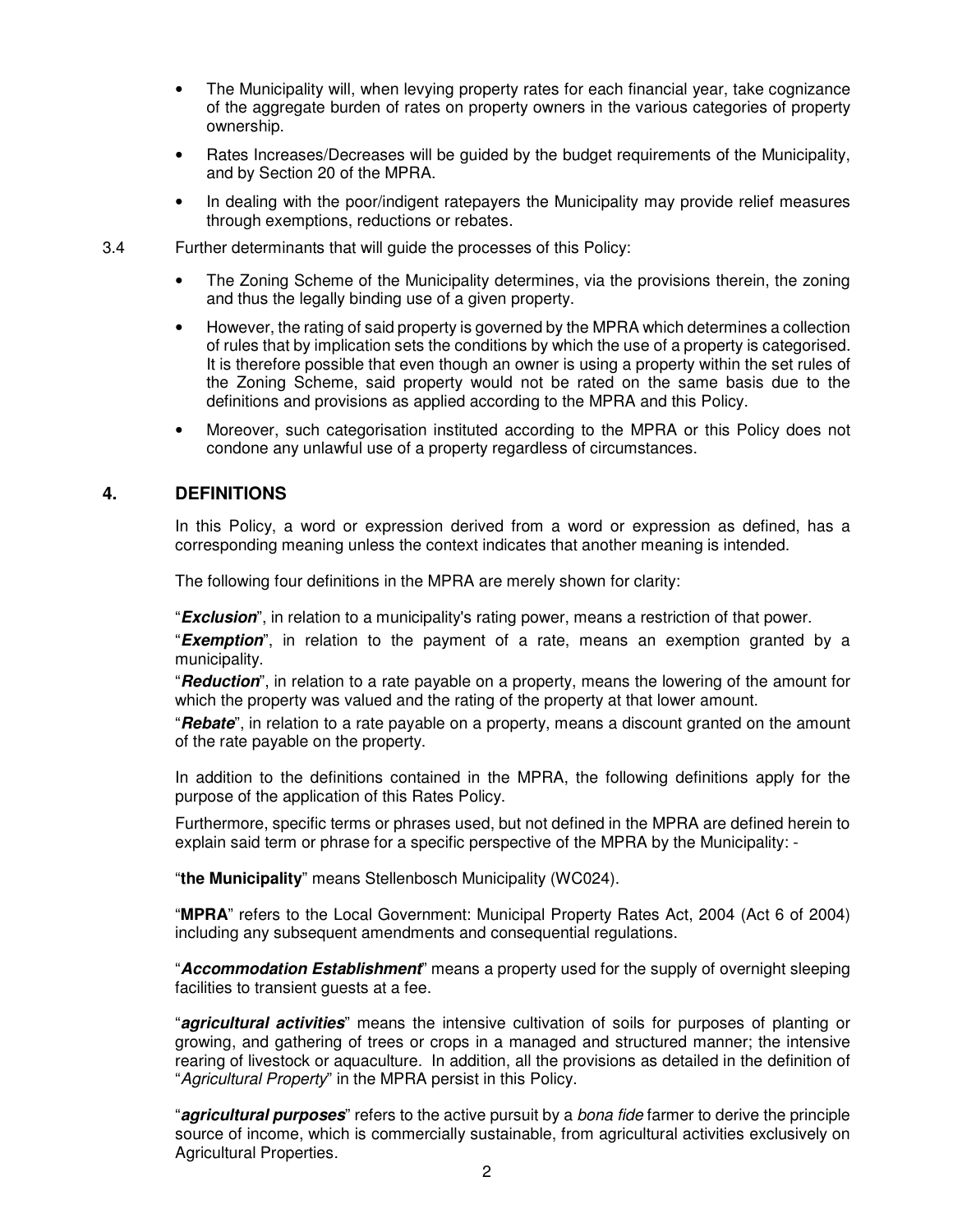"**bed & breakfast**" in relation to Accommodation Establishment means an enterprise operated on a property of which the residential character is maintained, where the owner or operator permanently resides in the same dwelling, where normally only breakfast is served and sleeping accommodation to transient guests is limited to no more than 3 guest bedroomsand provided further, that the enterprise has not been registered as a Guesthouse. This property will be deemed to be a Residential Category.

"**bona fide farmer**" is a person or legal entity that is a legitimate farmer whose primary income originates from agricultural activities and the business of which must be registered with SARS.

**"business and commercial property"** means a property that is used for the purpose described as the activity of buying, selling or trade in goods, commodities or services and includes any office or other buildings on the same property, the use of which is incidental to such business. This definition excludes the business of mining and agriculture activities.

"**Chief Financial Officer (CFO)**" means a person designated in terms of Section 80(2) (a) of the Local government: Municipal Finance Management Act, 2003 (Act 56 of 2003).

#### "**Conservation Area**" means:

- a Protected Area as defined in Section 1 of the MPRA and listed in the "Protected Areas Register" as stipulated in Section 10 of the Protected Areas Act defined in the MPRA as the National Environmental Management: Protected Areas Act, 2003 (Act 57 of 2003); nevertheless, specifically those parts of properties as described in Section 17 (1) (e) of the MPRA; or
- a mountain catchment area as described in Section 9 of the Protected Areas Act and declared in terms of the Mountain Catchment Areas Act, 1970 (Act 63 of 1970).

"**Guesthouse**" in relation to Accommodation Establishment means an enterprise that has either been registered as a Guesthouse; or an enterprise that is operated on a property of which the residential character is maintained and where the sleeping accommodation to transient guests exceeds 3 but limited to 16 guest bedrooms and/or if any services is offered beyond the limited breakfast only service of a Bed and Breakfast establishment. This property will be deemed to be a Business Category.

**"household income"** means the gross sum of all monthly income from all sources. Income sources may include wages, salaries, profits, dividends, pensions, rentals, board & lodging, interest received, grants or investment income and other forms of financial contributions.**"industrial property"** means a property that is used for the purpose described as the branch of trade or manufacturing, production assembling or processing of finished or partially finished products from raw materials or fabricated parts, typically via a high-volume production process and on such large scale that capital and labour are significantly necessitated; and includes any office or other buildings on the same property, the use of which is incidental to such business.

"**Open Space**" means a property, but specifically land that is used as a park, garden, for passive leisure or maintained in its natural state and which is zoned as open space. These properties may either be publicly owned being commonly open to public access; or privately owned and used without financial gain.

"**SARS**" means the South African Revenue Service.

"**ratepayer**" means a person or legal entity that is liable in terms of the MPRA for the payment of rates on property levied by the Municipality. The term "Ratepayer" is herein considered to be synonymous with the MPRA definition of the term "owner".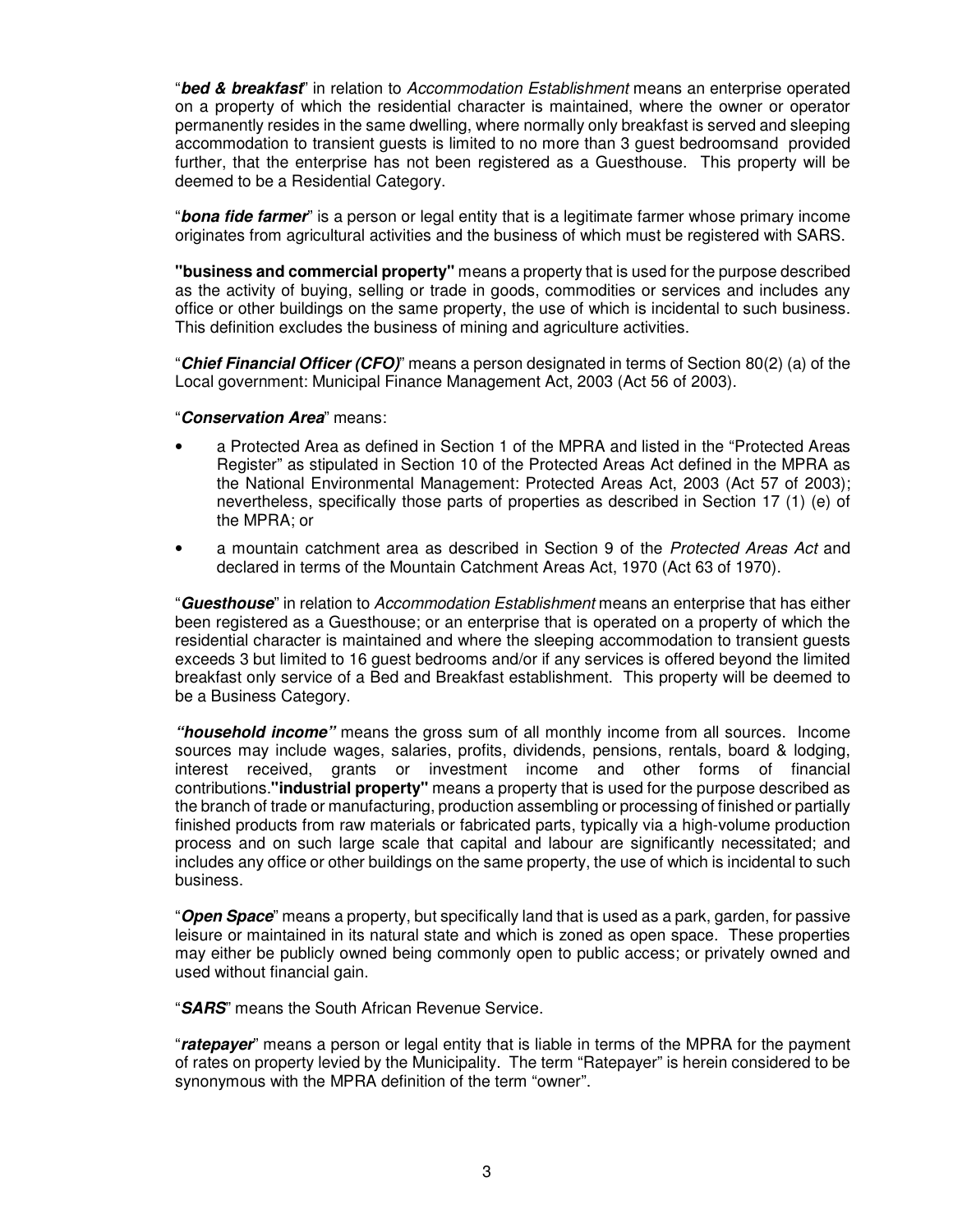"**residential purposes**" in relation to the use of the property means improved property primarily intended for human habitation and inhabited as such; taking cognisance of paragraph 7.9 of this Policy and provided that:

- the following properties are specifically excluded from this definition: hostels, old age homes, guesthouses, and vacant land;
- to qualify, the predominant use of a property with not more than two dwelling units on said property, must be 80% or more (based upon a percentage of the total area of buildings and structures) for this purpose; or
- to qualify, properties registered in terms of the Sectional Title Act, 1986 (Act 95 of 1986) must solely be used for this purpose; or
- to qualify, properties owned by a share-block company must solely be used for this purpose; or
- to qualify, a block of flats must solely be used for this purpose; or
- to qualify, a dwelling used for this purpose must be situated on property used for or related to educational purposes; or
- to qualify, the predominant use of a retirement scheme or life right scheme must be 60% or more for this purpose.

"**vacant land**" means a property without any buildings or structures, and where no immovable improvements have been erected.

"**valuation roll**" means a valuation roll drawn up in terms of Section 30 of the MPRA or a supplementary valuation roll drawn up in terms of Section 78 of the MPRA.

# **5. IMPOSITION OF RATES**

5.1 The Municipality shall as part of the annual budgeting cycle, set for each category a rate, (being a cent amount in the Rand) that will be imposed, in accordance with the MPRA, on the market value of a property, for all rateable properties as recorded in the Municipality's valuation roll, drawn up in terms of the MPRA. The amount so determined together with any relief measures as described in this Policy shall be the Rates due and payable by the owner of said property.

The levying of rates forms part of the Municipality's annual budget process as set out in Chapter 4 of the MFMA.

Details of the resolution pertaining to the rate for each of the various property categories are to be published in the Provincial Gazette as set out in Section 14 of the MPRA.

- 5.2 The rates charged as a cent amount in the Rand for the residential property as per paragraph 6.1 (a) of this Policy is the base rate and the rate charged to all other categories of properties are reflected as a ratio to the residential rate if so prescribed by Regulations promulgated in accordance with the MPRA.
- 5.3 The Municipality will be guided by the definition of "ratio" in the MPRA and directed by Regulations pertaining to rate ratios as promulgated in terms of Section 19 of the MPRA and as applicable to the prescribed non-residential properties.
- 5.4 For properties used for multiple purposes, the Municipality may apply the category of multiple use. For such properties, the Municipal Valuer will apportion a value to each distinct use and apply the appropriate category for billing at the applicable rate.
- 5.5 For the purposes of determining a property's category, the Municipality will determine such as per Section 8 (1) of the MPRA. It should be noted that the Municipality considers permitted use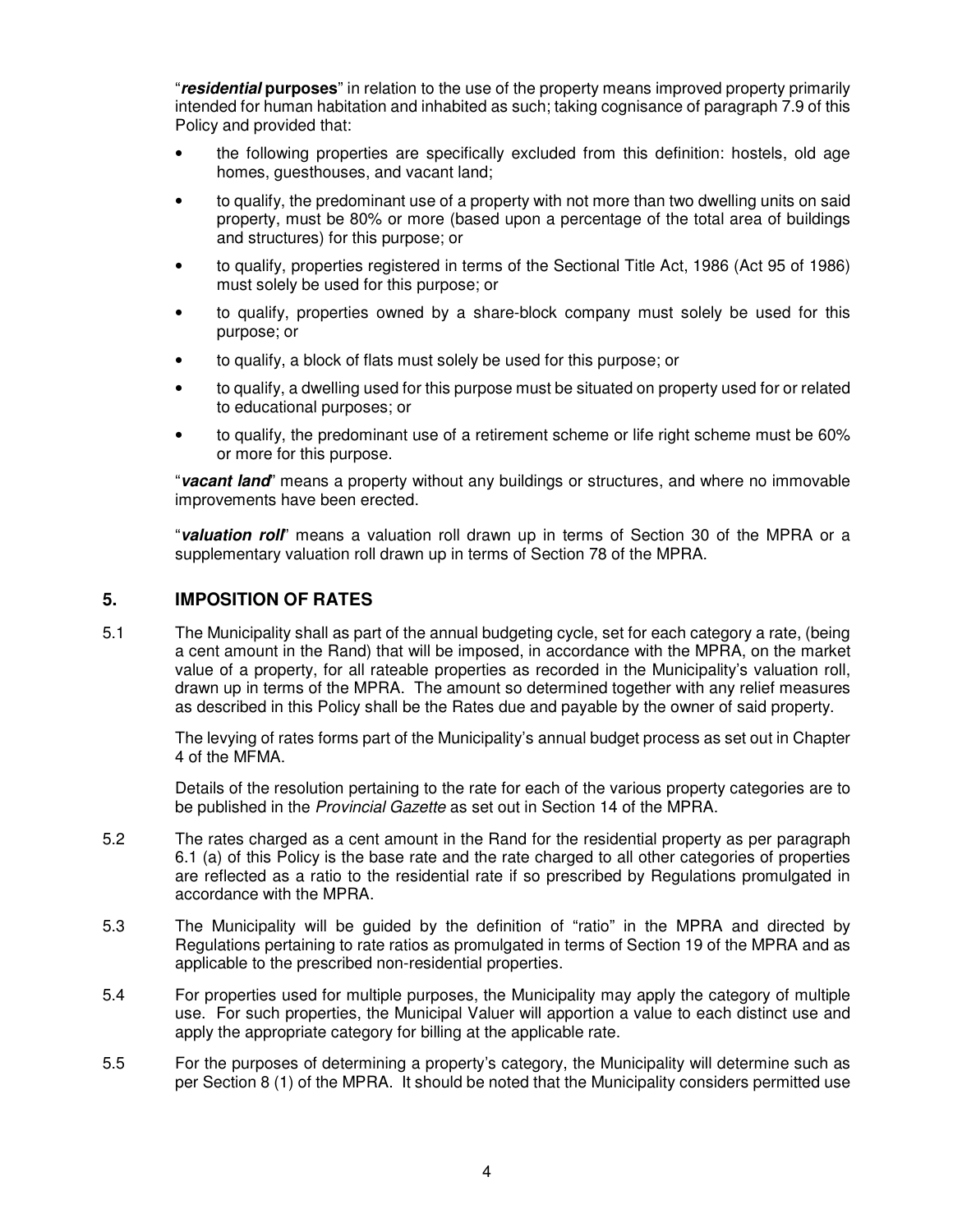to be appropriate on vacant properties and that all other properties would be categorised according to the actual use of said property.

5.6 Building Clause references

Obligations pertaining to Building Clauses as per the development agreements or contracts will be dealt with according to the contract obligations.

Properties that have attached building clause obligations as per the development agreements or contracts will not be considered as being vacant.

5.7 Period for which rates are levied

The Valuation Roll will, according to Section 32(1) of the MPRA, remain valid for a General Valuation cycle of four years.

- 5.8 Valuation value constraints
	- (a) For the purposes of valuing a property, no valuation value shall be less than R1 000 unless the valuer determines that said property's valuation value must be zero.
	- (b) For administrative purposes all valuation values exceeding R1 000 will be rounded to the nearest R1 000 interval. For example, for values with an interval less than R1 500 will be rounded to a R1 000 interval whereas values with an interval not less than R1 500 will be rounded to a R2 000 interval.

# **6. CATEGORIES**

6.1 Categories of Property

Property Categories, each of which correlates to a distinct use of a property, have been determined as described below.

The codes that have been associated with each property Category are listed in paragraph 18.1 of this Policy. In addition, paragraph 18.1 identifies the attributes and criteria that determines the basis for application.

The Municipality will apply the following property Categories:

| <b>Item</b> | Category (of property)             | <b>Purpose/Use</b>                                                                                                             |
|-------------|------------------------------------|--------------------------------------------------------------------------------------------------------------------------------|
| (a)         | Residential                        | Refer Section 1 ("Definitions") in the MPRA and the defined term "Residential<br>Purposes" as per paragraph 4 in this Policy.  |
| (b)         | Industrial                         | Refer the definitions as per paragraph 4 in this Policy.                                                                       |
| (c)         | Business and commercial            | Refer the definitions as per paragraph 4 in this Policy.                                                                       |
| (d)         | Agricultural                       | Refer Section 1 ("Definitions") in the MPRA and the defined term "Agricultural<br>Purposes" as per paragraph 4 in this Policy. |
| (e)         | Mining                             | Refer Section 1 ("Definitions") in the MPRA.                                                                                   |
| (f)         | <b>Public Service Purposes</b>     | Refer Section 1 ("Definitions") in the MPRA.                                                                                   |
| (g)         | Public Service Infrastructure      | Refer Sections 1 and Sub-sections 17(1)(a) and 17(1)(aA) in the MPRA.                                                          |
| (h)         | <b>Public Benefit Organisation</b> | Used for a "Specified public benefit activity" as defined in Section 1 in the MPRA.                                            |
| (i)         | <b>Multiple Use</b>                | Refer paragraph 7.2 in this Policy.                                                                                            |
| (i)         | Heritage                           | Refer Section 15(2A)(b) in the MPRA.                                                                                           |
| (k)         | Vacant Residential                 | Vacant and Permitted use set for a Residential property.                                                                       |
| (1)         | Vacant Other                       | Vacant and Permitted use set for a property category other than Residential.                                                   |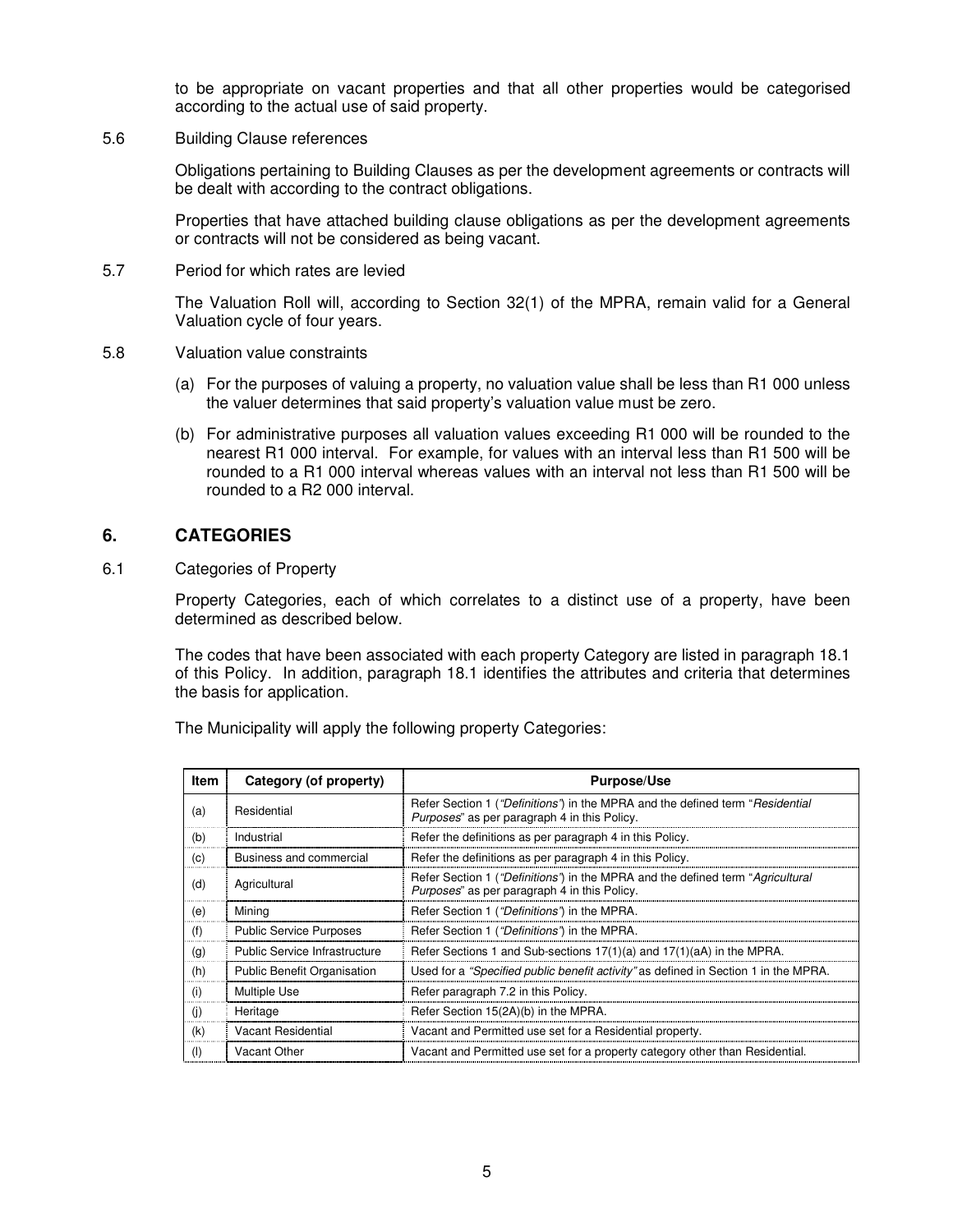#### 6.2 Categories for Relief Measures

The Municipality will consider relief measures on rates, being Exemptions, Rebates and/or Reductions on properties, according to various criteria as described in this Policy.

The codes (referred to as the Rebate Codes), associated with the specific relief measure, are listed in paragraph 18.2 of this Policy.

# **7. APPLICATION OF RATING**

The Municipality will, in addition to the various criteria referenced above, apply the following criteria when rating a property:

### **7.1 Vacant Properties**

Vacant residential property will be rated as per the Vacant Residential Category.

Vacant property other than residential property will be rated as per the Vacant Other Category.

Normally, Agricultural properties will not be considered as being vacant, however this consideration lapses if the ambit (scope) of either of the terms "agricultural activities" or "bona fide farmer" as defined in this Policy is not relevant or cannot be applied to said property.

The Category of Vacant properties will be determined according to the property's permitted use and these properties will not qualify for any relief measures.

#### **7.2 Multiple use Properties**

Properties with multiple uses as per Section 9 of the MPRA may be categorised for each distinct use as determined by the Municipality and which category will be applied for billing at the appropriate and applicable rate.

The different uses will be grouped into two or more components. The first component, which will be determined by the largest apportioned area of the property will be the primary component; the other components (sub-components) will be identified by their generalised functional name.

The category of the primary component of such a property will be directed in the first instance by the dominant use of the property, but at the sole discretion of the Municipality.

A multiple use property may only qualify for the valuation exclusion as per paragraph 8.2.1 (i) of this Policy, provided that at least one of the components has been categorised as residential.

#### **7.3 Public Service Purposes Properties**

Properties used for Public Service Purposes will be categorised as per paragraph 6.1 (f) of this Policy and will be rated at the applicable rate. The exclusions, exemptions, rebates and reductions relating to the usage of properties as detailed in this Policy and the MPRA, will apply if applicable.

#### **7.4 Public Service Infrastructure properties (PSI)**

The Municipality will apply the rate ratio as set out in the MPRA to public service infrastructure. Furthermore, the Municipality will grant 100% exclusion on all such properties.

#### **7.5 Rural Properties**

The categorizing and/or qualification of all rural properties will be dealt with at the sole discretion of the Municipality.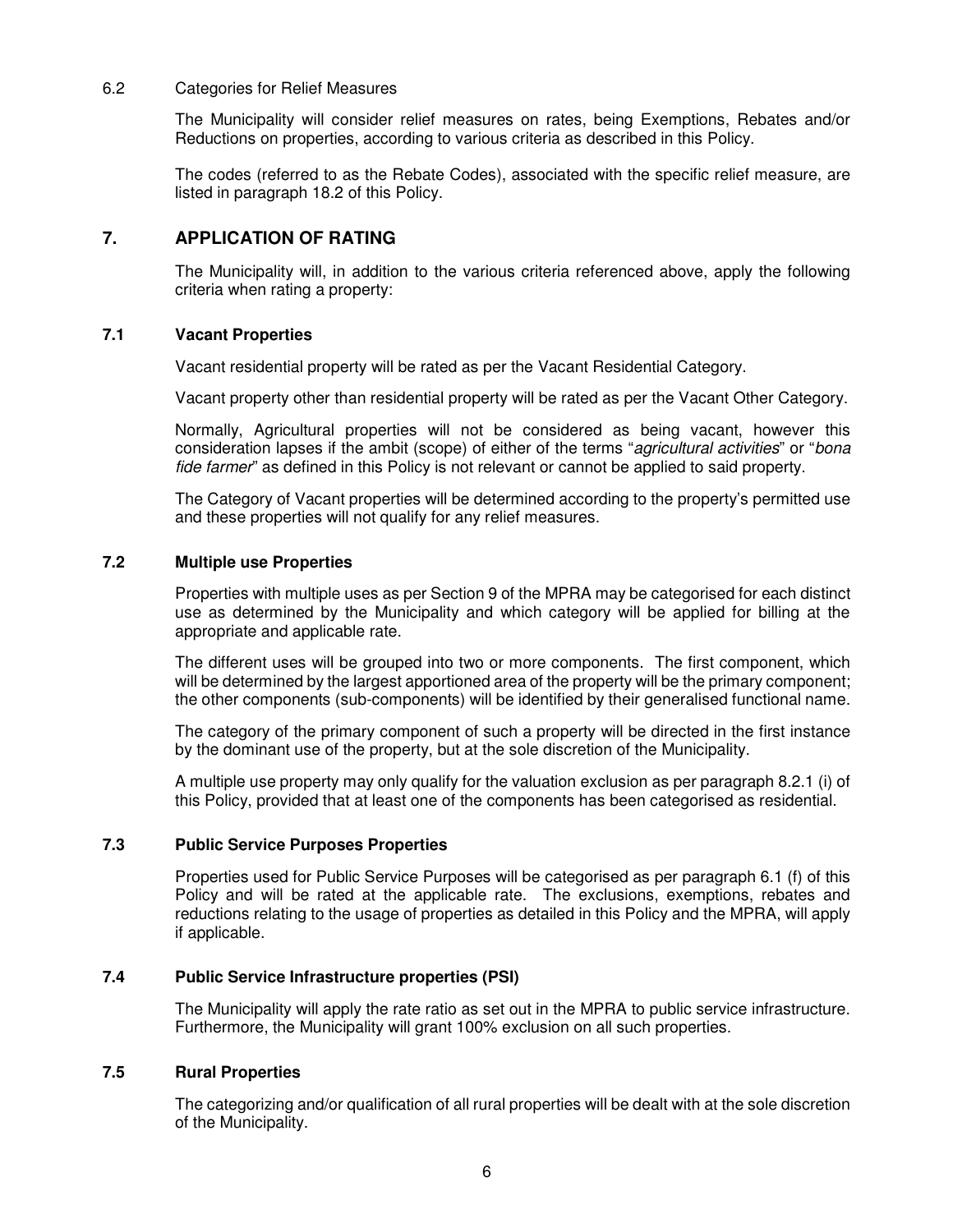#### 7.5.1 Agricultural Use

The Municipality will apply the rate ratio as set out in the MPRA to properties that are used for agricultural purposes by bona fide farmers. These properties will however not qualify for any relief measures.

The Municipality deems property with extent less than two hectares not to be agricultural property.

#### 7.5.2 Alternate Criteria and Use

- (a) Where a property in a rural area is being used for business, mining, or industrial purposes, such as truck depots, construction yards, restaurants, functioning venue, guesthouses, and/or factories, said property will be valued and rated according to the category for business, mining or industrial properties as applicable. The Municipality may however, consider valuating said property as a Multiple Use Property (refer to paragraph 7.2 of this Policy).
- (b) Properties in rural areas that are primarily used for residential purposes will be valued and rated as residential properties and may thus qualify in terms of the definition of residential property for the applicable relief measures (refer to paragraph 8 of this Policy).
- (c) Owners of a property in rural areas which is not categorised as agricultural, but which in the opinion of the owner should be agricultural, must apply (refer to paragraph 14.1 of this Policy) for a revaluation, submit documentation as required by the CFO and declare in an affidavit, that no contraventions of the criteria for agricultural activities are taking place on the property. The application will be dealt with according to the supplementary valuation process.

#### **7.6 Municipal Properties**

Municipal-owned properties which are leased in terms of a lease agreement or those properties which are allocated to beneficiaries but not yet transferred, will be rated as per the provisions of this Policy. The exclusions, exemptions, rebates, and reductions relating to the usage of properties as detailed in this Policy and the MPRA, will apply if applicable. The rates of said non-excluded property will be passed on to the lessee or the allocated beneficiary.

All other Municipal-owned properties as described in Section 7 (2) (a) (i) of the MPRA, will be excluded from paying property rates.

#### **7.7 Special Rating Area (SRA)**

The Municipality may consider the application for a Special Rating Area (SRA) provided that the owners of the predefined demarcated area have approved the budget and the specifics relating to such SRA. The process must adhere to Section 22 of the MPRA and to the Municipality's Special Rating Area Policy and By-Law.

The budget for such SRA will be raised via a pre-determined tariff applied on the municipal valuation of each property. This pre-determined tariff is linked to the annual budget proposal and would therefore be unique to a specific SRA and for a given financial year.

#### **7.8 Land Reform Beneficiary properties**

The Municipality will apply a category for a Land Reform Beneficiary Property that corresponds to the use of said property. The said category will be applied for billing at the appropriate and applicable rate. However, the Municipality will exclude such properties from rates for a period of 10 years subject to Section  $17(1)(q)$  and phase-in the rates as per Section  $21(1)(b)$  of the MPRA.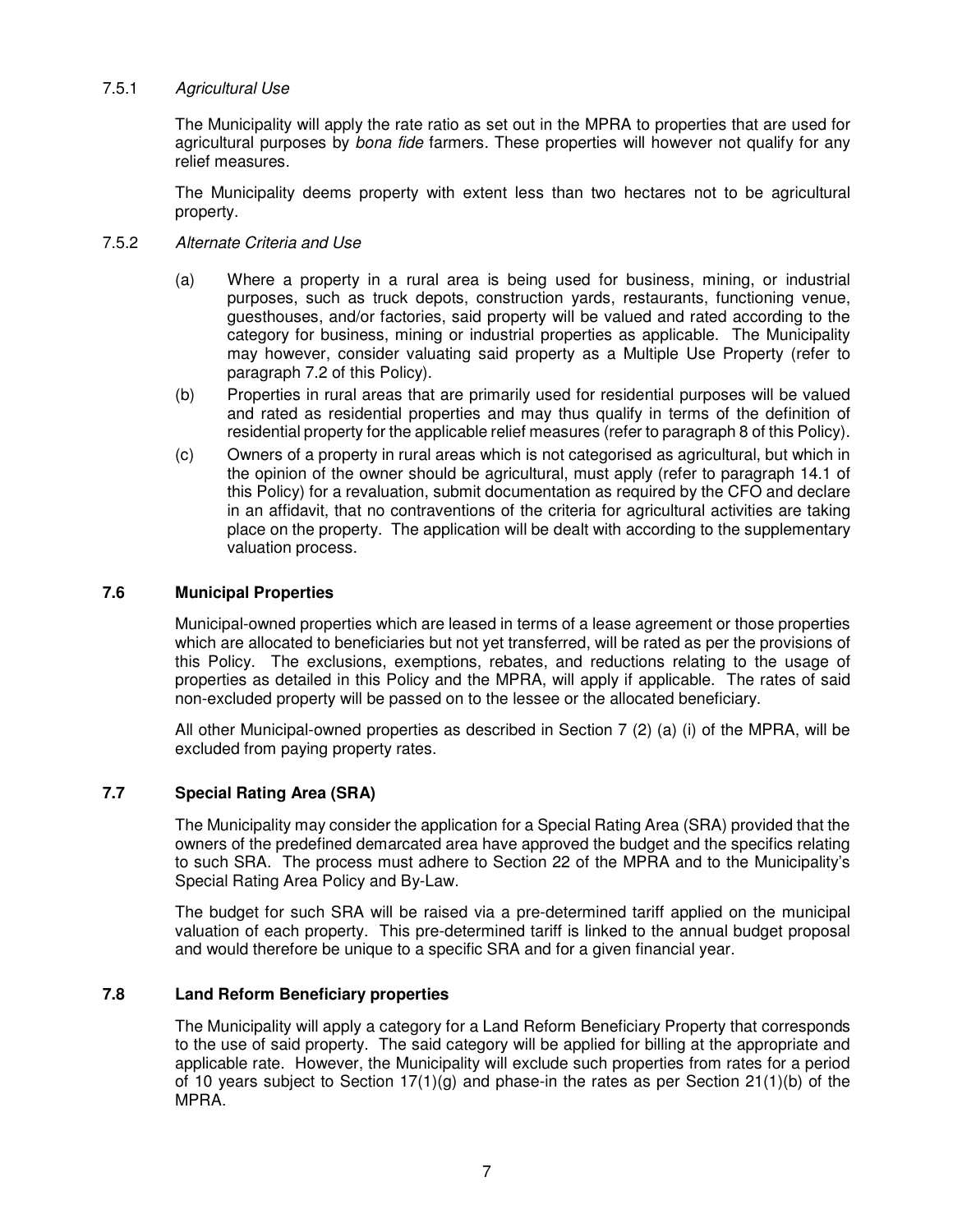#### **7.9 Adjoining properties**

The Municipality acknowledges that there are residential properties, registered in the name of the same owner, which are used basically as if such properties were one property. Consequently, these properties will be regarded as one residential property for the application of relief measures.

Such grouping usually consists of adjoining properties but may include in the case of properties registered in terms of the Sectional Title Act, 1986 (Act 95 of 1986) any units such as a garage or domestic worker's quarters, in the same sectional title scheme registered in the name of the same owner.

Administratively a link between the adjoining property and its associated parent property must be set so as to facilitate tracking of such pairing.

### **8. RELIEF MEASURES**

8.1 Applying relief measures on Rates

Notwithstanding that the Municipality is obligated as per the MPRA to exclude specific properties or parts thereof from rating, the Municipality will consider applying relief measures on property rates, being Exemptions, Rebates and/or Reductions as described in this Policy.

- (a) The Municipality may grant exemptions, rebates and/or reductions to the categories of properties and/or categories of owners that meet the specified criteria as indicated in subparagraphs of paragraph (7) above or as indicated below.
- (b) The Municipality will exclude specific properties or parts thereof as indicated in subparagraphs of paragraph (7) above or as indicated below.
- (c) The Municipality will not grant relief in respect of payments for rates to any category of owners or properties other than that as provided for in this Policy, nor to owners of properties on an individual basis.
- (d) Any application (when required or as requested) for a relief on rates must be submitted as per paragraph 14.1 of this Policy.

#### **8.2 Residential Property**

- 8.2.1 The Municipality will not levy a rate on the initial portion of the valuation of a residential property being the sum of:
	- (i) the first R15 000 exclusion on the basis set out in Section 17 (1) (h) of the MPRA; and
	- (ii) on a further R235 000 reduction, provided it does not exceed the remaining valuation in respect of a residential property, or the primary component of a multiple use property, that is categorised for residential purposes, as per the definition in paragraph 4 of this Policy. This reduction will only apply if the total valuation of said property does not exceed R 5 000 000. All non-primary components of a multiple use property or the adjoining units of a sectional title scheme as per paragraph 7.9 of this policy, do not qualify.

The above where applicable, will be applied once only per property.

#### **8.3 Senior Citizens and Disabled Persons**

Designated owners being registered owners of properties or allocated beneficiaries as per paragraph 7.6 of this Policy who are senior citizens or who are disabled persons may qualify for a rebate according to their household income.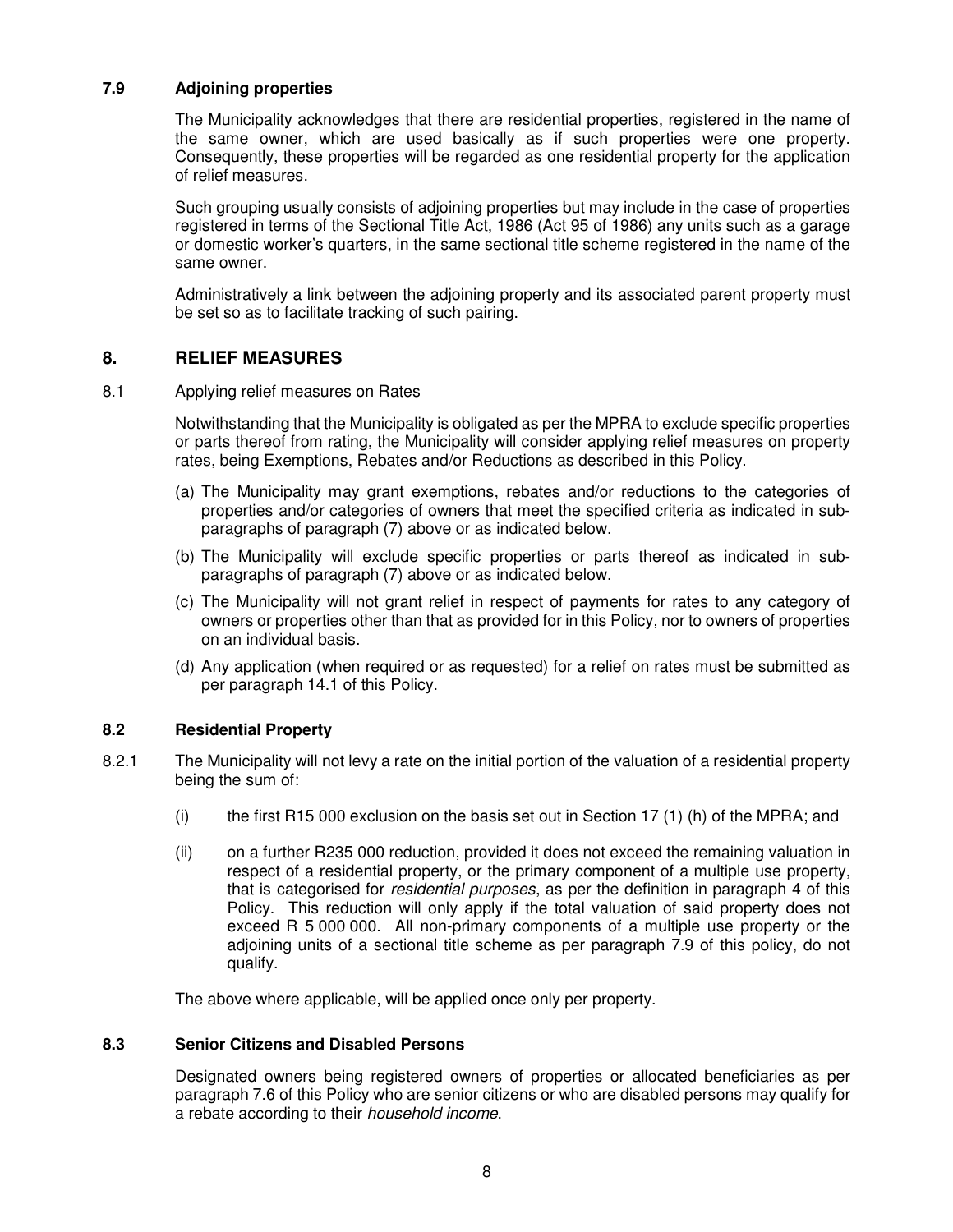To qualify for the rebate referred to above, the designated owner must be a natural person, registered as a South African citizen. If not a South African citizen, the designated owner must be the registered owner of the property within the jurisdiction of the Municipality and must submit proof of his/her permanent residency in South Africa. The property in question must satisfy the residential property requirements as per this Policy and in addition to the above-mentioned, the designated owner must also:

- 8.3.1 Occupy the property as his/her normal residence; and
	- (a) be at least 60 years of age, or in receipt of a disability grant; and
	- (b) be in receipt of a monthly *household income* not exceeding the highest income amount as referenced in the table of paragraph 8.3.4 of this Policy; and
	- (c) when being the designated owner of more than one property, a rebate will be granted only on the occupied property; and
	- (d) where the designated owner is unable to occupy the property due to no fault of his/her own, the spouse or minor children may satisfy the occupancy requirement; and
	- (e) where the occupant of a residential property is a senior citizen or a disabled person and is the usufructuary of the property, he/she may satisfy the occupancy requirement.
- 8.3.2 Apply as per paragraph 14.1 of this Policy with proof of income, which may include proof of a SARS assessment or any other relevant document as requested.
- 8.3.3 If the property in question is alienated by the designated owner, then that owner would be liable for the *pro rata* rates, inclusive of the pension rebate. The new owner will be liable for the full pro rata portion of the rates excluding any pension rebates.
- 8.3.4 The percentage rebate granted to different monthly *household income* levels will be determined according to the schedule below. The income bands and rebates for the effective financial period of this Policy are as follows:

| <b>Gross Monthly Household Income</b> |              |  |        | % Rebate |  |
|---------------------------------------|--------------|--|--------|----------|--|
|                                       | Income bands |  |        |          |  |
|                                       | Up to        |  | 8.000  | 100%     |  |
| From                                  | 8.001        |  | 10 000 | 75%      |  |
| From                                  | 10 001       |  | 12 000 | 50%      |  |
| From                                  | 12 001       |  | 15 000 | 25%      |  |

#### **8.4 Conservation Area**

The Municipality will exclude those portions of a property within the ambit of a conservative area as defined in this Policy.

The apportioned value of any portion of such property, utilized for any purpose other than that used for such conservation purposes, or developed and used for commercial, business, agricultural or residential purposes will be categorised accordingly and rated at the applicable rate as described in paragraph 7.2 of this Policy.

The Municipality will apply Section 17 (2) of the MPRA upon withdrawal of said property from the conservation agreements inferred in Section 17 (1) (e) of the MPRA.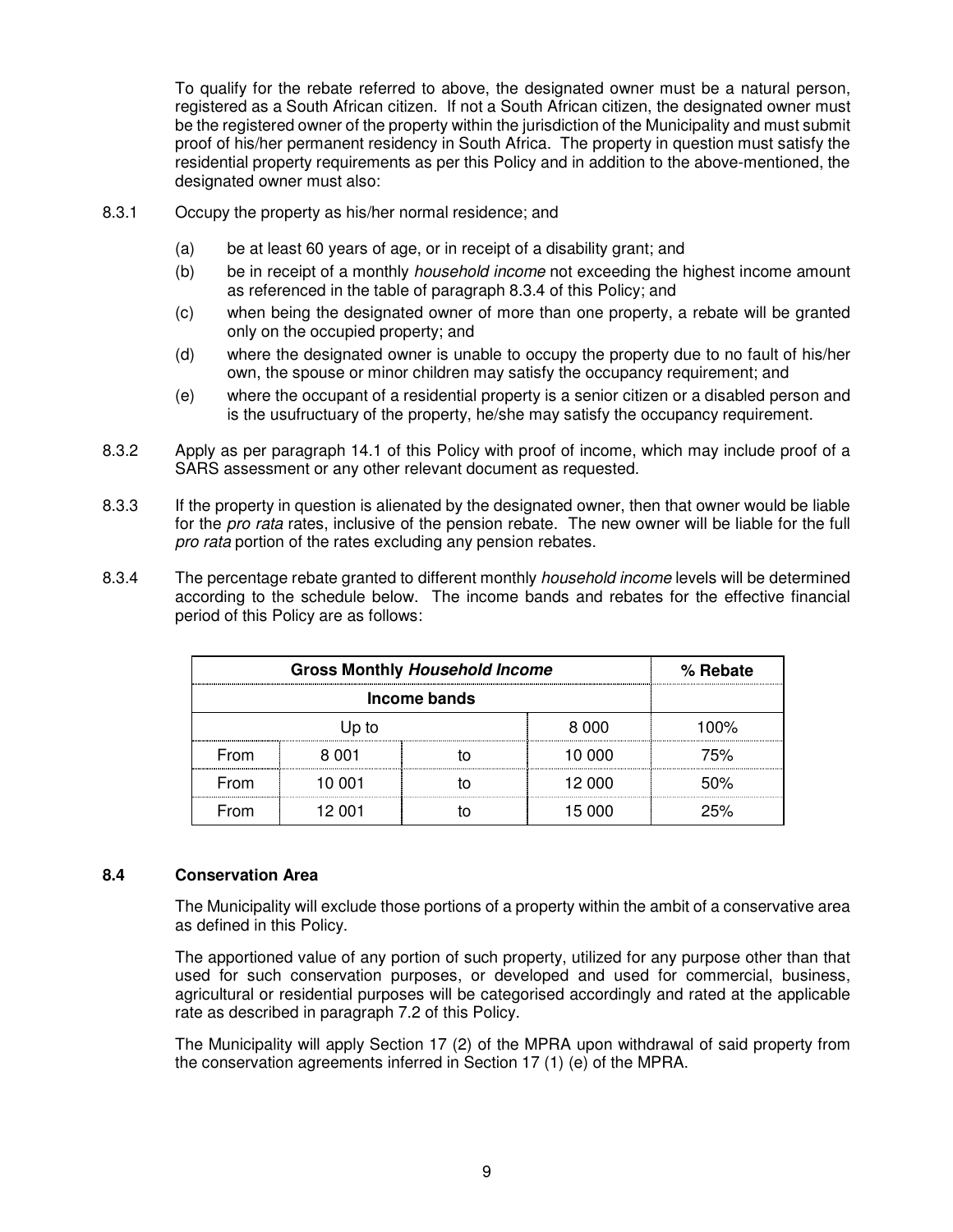#### **8.5 Religious Organisations**

In terms of Sections 1 and 17 (1) (i) of the MPRA, the Municipality will not levy a rate on a property used primarily as a place of public worship by a religious community, including the official residence which is occupied by the office bearer of that community who officiates at services at that place of worship.

The Municipality will apply Section 17 (5) of the MPRA if as per Section 17 (5) (a) of the MPRA said property is no longer used or has been disposed by the religious community.

#### **8.6 Stellenbosch Special Rebate**

The Municipality may, for the organisations not meeting all the public benefit organisations criteria as described in paragraph 8.7 below, nor the criteria for NPO organisations as described in paragraph 8.8 below, consider a rebate which shall be identified as "Stellenbosch Special Rebate" (SSR). The Municipal Council will annually during the budget processes approve this rebates' discount percentage.

This rebate will only be applicable to said organisations that apply as per paragraph 14.1 of this Policy for such rebate.

#### **8.7 Public Benefit Organizations (PBO)**

The Municipality will apply the rate ratio as set out in the MPRA to public benefit organisations.

As per the MPRA the specific public benefit activity listed in Item 1 (Welfare and Humanitarian), Item 2 (Health Care), and Item 4 (Education and Development) of Part I of the Ninth Schedule of the Income Tax Act will be applicable and must be conducted/executed on said property.

All Public Benefit Organisations must annually submit, according to paragraph 14.1 of this Policy proof of their status as per the above criteria.

#### **8.8 Non-Profit Organizations (NPO)**

An organisation must be registered as a Non-Profit Organisation (NPO) under the Non-profit Organisations Act, 1997 (Act 71 of 1997) to be considered as a candidate for the relief measures described below.

Organizations listed in paragraph 8.8.1 below that are operated as not-for-gain (declared or registered by law) or organisations that execute activities as per Item 6 (Cultural), item 7 (Conservation, Environment and Animal Welfare) and Item 9 (Sport) of Part 1 of the Ninth Schedule to the Income Tax Act may receive a rebate. All abovementioned organisations being privately controlled must be the owner of said properties.

These rebates are not applicable to any vacant land irrespective of its zoning or intended usage unless stated otherwise in this Policy.

All NPO must annually submit, according to paragraph 14.1 of this Policy proof of their status as per the above criteria.

Abovementioned organisations which have a total revenue/income not exceeding one million Rand per annum, will receive a 80% rebate. On the other hand, those organisations having a revenue/income exceeding one million Rand per annum will receive a rebate percentage of 20%.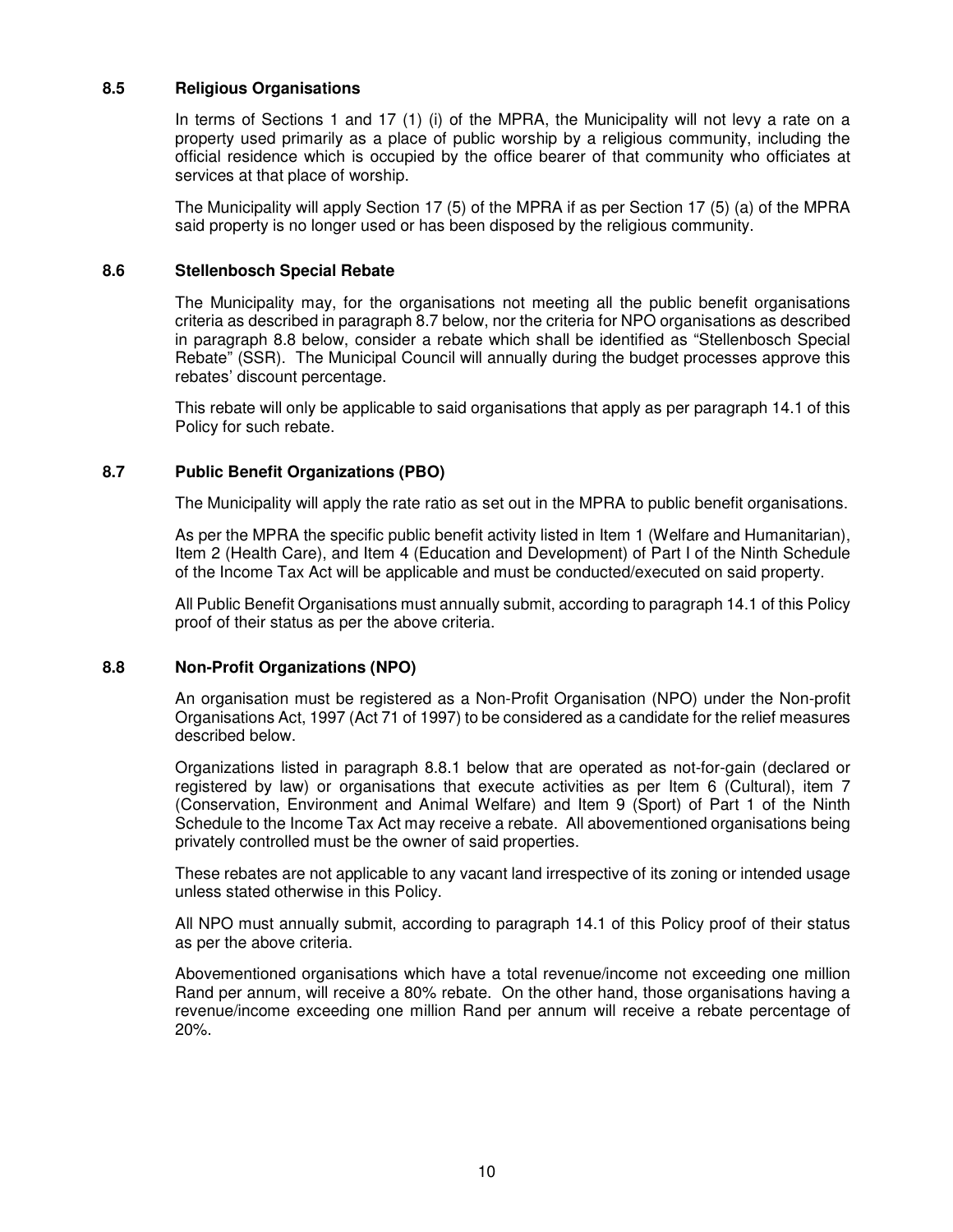#### 8.8.1 Prescribed not-for-gain organisations

(a) Health and welfare institutions

Privately owned properties used exclusively as a hospital, clinic, mental hospital, orphanage, non-profit retirement village, old age home or benevolent institution, including workshops used by the members or patients, laundry or cafeteria facilities.

(b) Charitable institutions

Properties used solely for the performance of charitable work.

- (c) Agricultural societies Property owned by agricultural societies used for the purposes of the society.
- (d) Cemeteries and crematoria

Privately owned properties used as cemeteries and crematoria.

(e) War veterans

Property registered in the name of a trustee or organisation in terms of the Social Assistance Act, 2004 (Act 13 of 2004), maintained for the welfare of war veterans and their families.

#### **8.9 Properties affected by Disaster or adverse Economic Conditions**

The Municipality may consider additional relief measures as envisaged in Section 15(2)(d) of the MPRA and as approved by Council.

#### **8.10 Exceptional General Valuation Rates Increases: Phasing in**

The Municipality may consider a relief measure for owners of property adversely affected by exceptional rates increase of a new General Valuation (GV) cycle. This incentive will only be implemented as from the implementation date of a GV and on proviso that:

- (a) for a property to qualify, the Rates for the first financial year of the GV cycle for the property, as result of the property valuation of a GV cycle, must be at least four (4) times more than that of the rates for said property during the financial year preceding the start of the GV cycle.
- (b) the rates for the financial year preceding the start of the GV cycle must be greater than R1 000 per annum;
- (c) the rebate granted would be phased-out over two financial years;
- (d) the rebate for the first financial year will be 50% and during the second year it will be 25% rebate on the rates applicable for that year;
- (e) this incentive will not be cumulative on any other rebate that may be granted to said owner;
- (f) the most beneficial rebate between this incentive and any other rebate which said owner may receive in each financial year will prevail;
- (g) improvements or errors of valuations to said property that could have influenced the GV valuation will be reviewed during the application approval;
- (h) applications will only be considered until the end of the initial 6 months of a GV cycle; and
- (i) owners of such property must apply as per paragraph 14.1 of this Policy.

#### **9. LIABILITY FOR AND PAYMENT OF RATES**

#### **9.1 Liability for and payment of rates**

Liability for and payment of rates is governed by criteria in this Policy, by the MPRA, the Municipality's Credit Control and Debt Collection Policy, By-Laws and any other applicable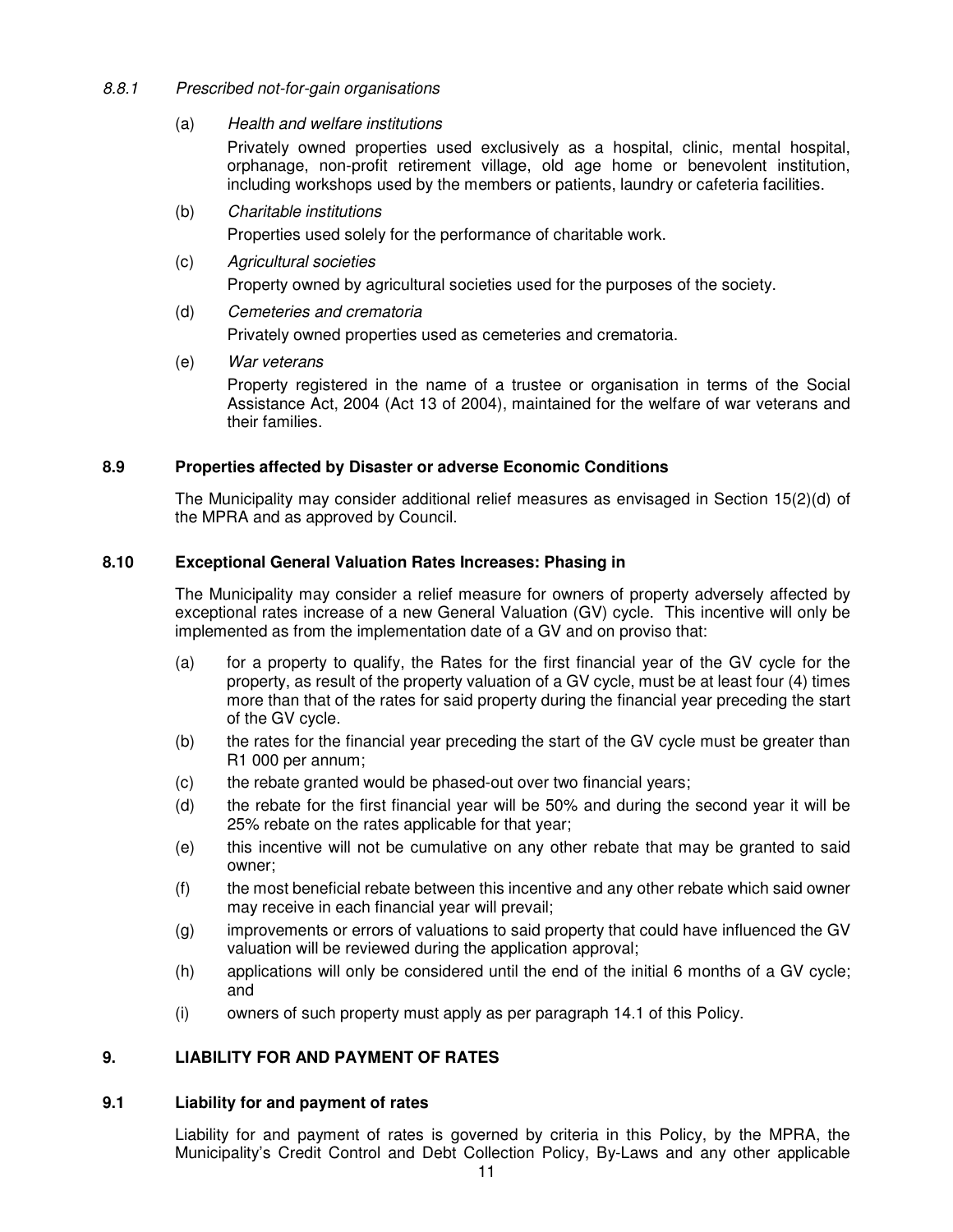legislation. Actions as per the applicable By-Laws and/or Policies shall be taken against defaulters.

There are one of two methods of payment that the owner of the property must agree upon, namely (i) paying the rates on a monthly basis or (ii) paying the rates in one amount every annum.

The paying of rates on a monthly basis will be the preferred method unless the owner has selected the annual method of payment via a written request before 31 May preceding a financial year.

- (i) When paying on a monthly basis the amount due shall be paid not later than the date as specified on the monthly accounts. The cycle of such payments will start on the first day of July (the start of a financial year) and extend to the 30th of June the following year.
- (ii) When paying a once-off amount (the full rates for that financial year), then that amount shall be paid in full not later than the date as specified on the account. Please note that additional annual payments may be triggered during a financial year by a supplementary valuation on said property.

Changes to the preferred method of payment must be exercised by the owner before 31 May of a financial year and once set the method of payment will not be changed during a current financial year.

#### **9.2 Rates in arrears for longer than 90 days**

When an owner's rates account is in arrears for longer than 90 (ninety) days, then the Municipality may initiate the proceedings as described in Sections 28 or 29 of the MPRA.

A notice to this effect will be forwarded to the tenant, occupier or agent providing the required legal information regarding their payments to the owner, which are to be redirected to the Municipality so as to cover the arrear rates account.

A notice will be forwarded to the owner in question to indicate the legal proceedings and the actions that the Municipality has initiated.

#### **10. QUANTIFICATION OF COSTS TO MUNICIPALITY AND BENEFITS TO COMMUNITY**

The cost to the Municipality and benefit to the local community in terms of exemptions, rebates, reductions and exclusions referred to in the MPRA and rates on properties that must be phasedin in terms of the MPRA will be reflected in the Municipality's budget.

#### **11. OBJECTION AND APPEALS**

- (a) Any person may lodge an objection to a valuation subject to Section 50 of the MPRA but within the period stated in the notice referred to in Sections  $49(1)(a)$  and  $78(5)(b)$  of the MPRA.
- (b) An appeal to an appeal board against a decision of a municipal valuer in terms of section 51 of the MPRA may be lodged in the prescribed manner subject to Section 54 of the MPRA. The appeal must be lodged (as a guideline), within a period of 30 days nonetheless, as set out in Section 54(2) of the MPRA.
- (c) The administrative actions or processes as described in the MPRA for the handling of objections or appeals will be the basis that the Municipality will follow.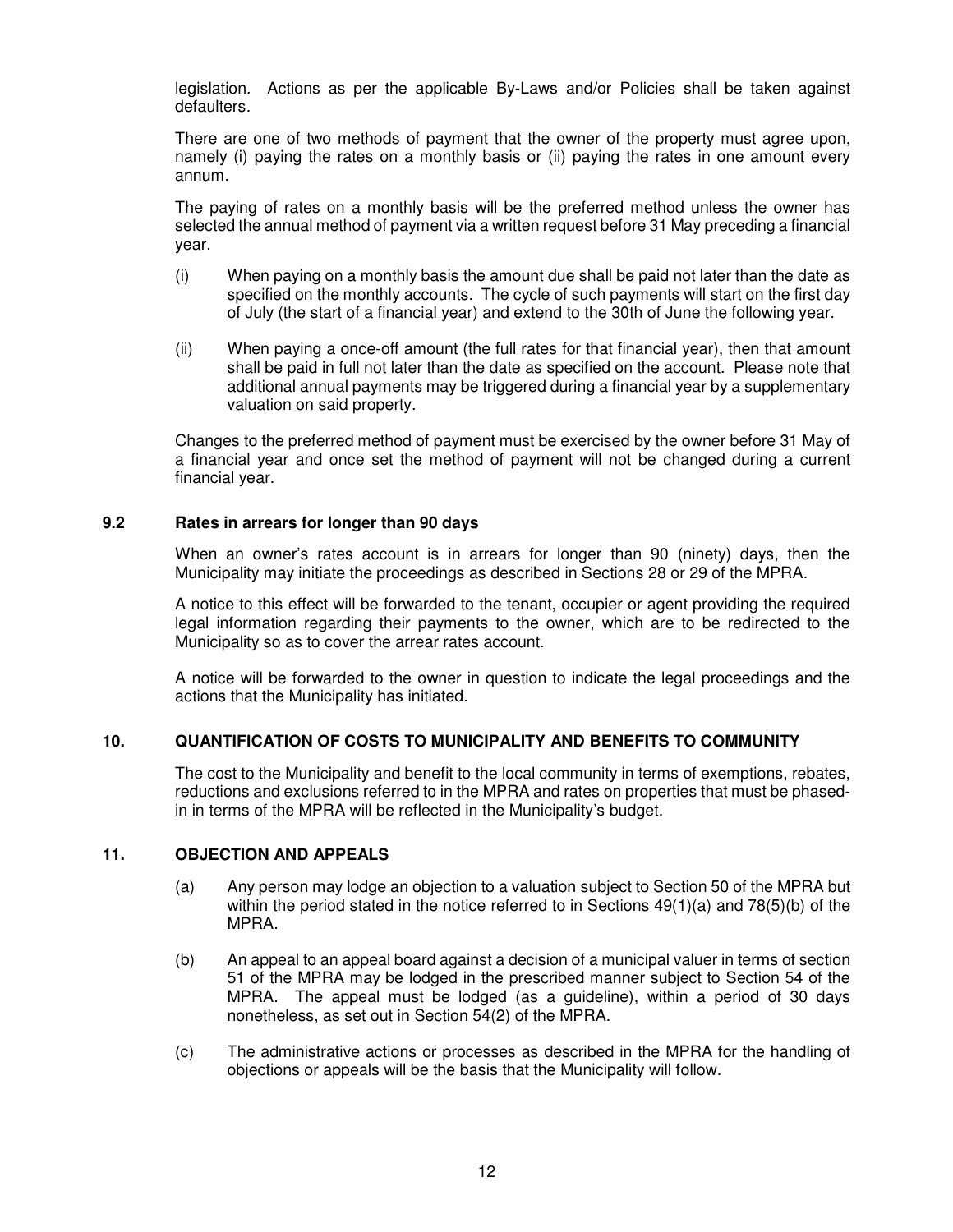- (d) The lodging of an objection or appeal:
	- (i) In terms of Section 50 of the MPRA does not defer liability for the payment of rates in terms of this Policy; or
	- (ii) In terms of Section 54 of the MPRA does not defer liability for the payment of rates in terms of this Policy.

### **12 CLEARANCE CERTIFICATES**

All monies collected by the Municipality, specifically in respect of Special Rating Areas and any estimated amounts in terms of Section 118(1A) of the Local Government: Municipal Systems Act, 2000 (Act 32 of 2000) (the Systems Act), or Section 89 of the Insolvency Act, 1936 (Act 24 of 1936), are for the purpose of Section 118 of the Systems Act, deemed to be due and must be paid in order to facilitate the transfer of immovable property:

- (i) All amounts that are due must be paid in full prior to the issuing of any clearance certificate in terms of Section 118, of the Systems Act; and
- (ii) No interest shall be paid by the Municipality to the registered seller in respect of these payments which are deemed to be due.
- (iii) The Municipality will not be responsible for the apportionment of rates and/or services due or paid in respect of any rates clearances and registrations.
- (iv) The Municipality may issue only one clearance certificate for properties deemed to be in an adjoined state as per paragraph 7.9 of this Policy.

#### **13 ADJUSTMENTS OF RATES PRIOR TO SUPPLEMENTARY VALUATION**

- 13.1 If the owner of a property which has been subdivided or consolidated after the last general valuation wishes to sell the consolidated erf, or one or more of the erven which have been subdivided from the parent erf, as the case may be, applies to the Municipality for a clearance certificate in terms of Section 118 of the Local Government: Municipal Systems Act, 2000 (Act 32 of 2000), and if the Municipality has not yet included such valuation of the relevant property(ies) in a supplementary valuation:-
	- (a) the Municipal Valuer shall conduct a valuation of the relevant property(ies) for purposes of a supplementary valuation; and
	- (b) the valuation shall be submitted to the CFO for approval of the levying of rates on such property(ies) in accordance with such valuation, with effect from the date on which the relevant subdivision or consolidation (as the case may be) was registered in the Deeds **Office**
- 13.2 Any valuations performed in terms of paragraph 13 shall be included in the next supplementary valuation process as per the provisions in Sections 78 (1) to (5) of the MPRA.

#### **14. GENERAL**

#### **14.1 Applications for Relief Measures**

- (a) All applications, required in terms of this Policy for a specific relief measure must be submitted to the Municipality by 30 November of each year, which date precedes the financial year in which the rate is to be levied. If the relief measure applied for is granted, the relief measure will apply for the full financial year. All successful applicants are bound by all the criteria as per paragraph 14.1 of this Policy.
- (b) Any applicant who, during a financial year, for the first time, meets all the criteria other than (a) above, may apply to receive the relief measure initiated from the month following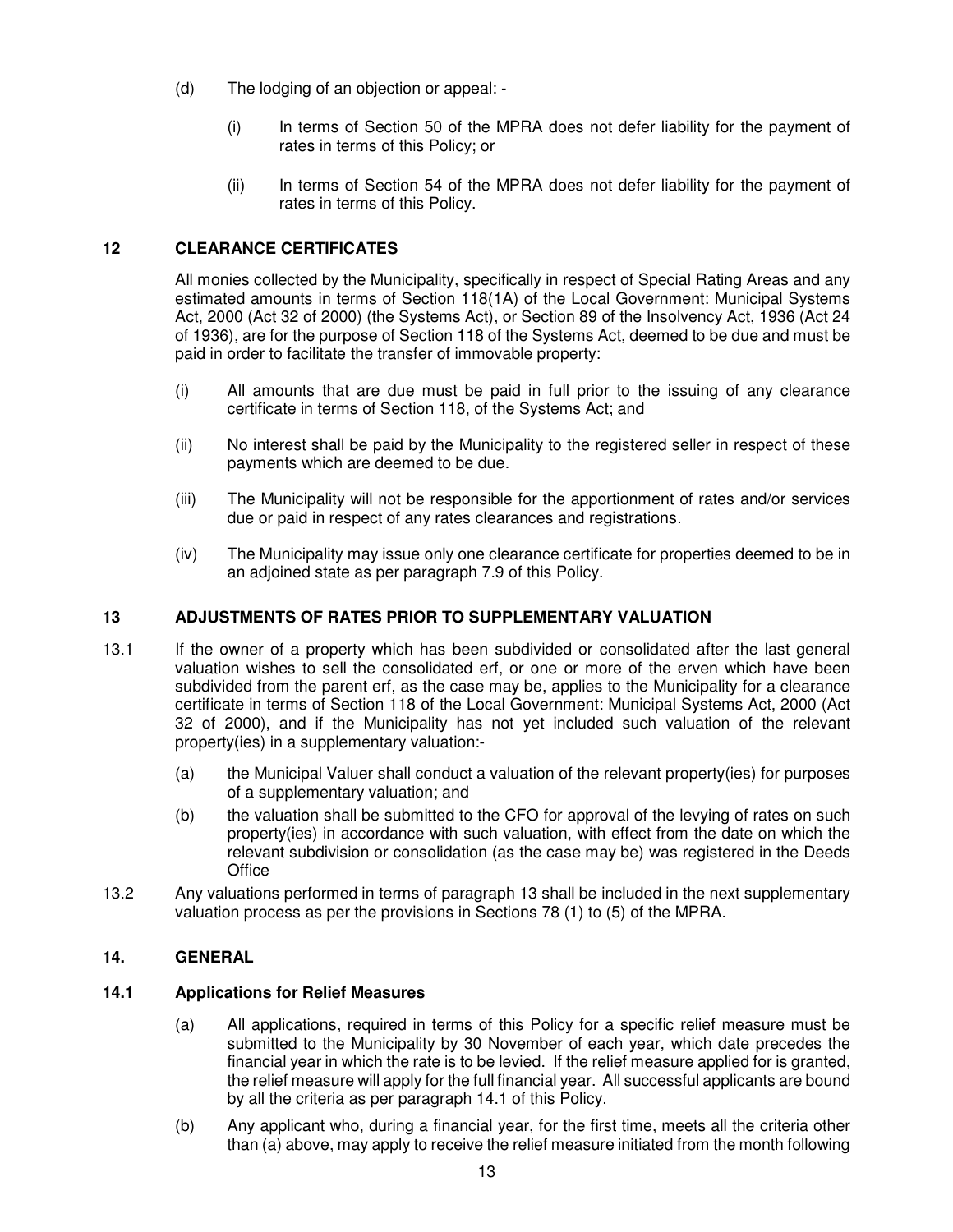the approval by the Municipality of said application for the remainder of that financial year, thereafter all the criteria as per paragraph (a) above will apply to applications for subsequent financial years.

- (c) Late applications received after 30 November of a given year may be considered by the Municipality, in which case, if the relief measure applied for is granted, a pro rata rebate for the remainder of the next (new) financial year may be applicable.
- (d) Persons who have submitted false information and/or false affidavits will have the relief measure withdrawn with effect from the commencement of the financial year in question.
- (e) All applications for relief measures will require the applicant's municipal accounts to have been paid up to date or the conclusion of a suitable arrangement with the Municipality as provided for in the Municipality's Credit Control and Debt Collection By-Law and Policy.
- (f) The Municipality reserves the right to request current and/or previous audited financial statements or to inspect all properties before or after implementing the applicable rate and to revoke or amend any decision made prior to such investigation or financial review.
- (g) The Municipality reserves the right to recover any rates and/or relief measures from owners of properties after the status of said properties have changed.
- (h) The Municipality reserves the right to request any additional information as may be deemed necessary.

#### **14.2 Regular policy review processes**

This Policy will be reviewed on an annual basis to ensure that it complies with the Municipality's strategic objectives and with legislation.

#### **14.3 Language Interpretation**

The legal interpretation of the English version of this Policy only shall prevail above all other language translations of this Policy.

#### **14.4 Severance**

If any provision of this Policy is struck down as invalid by a court of law, such provision shall be severed from this Policy, and shall not affect the validity of the remaining provisions.

#### **15 BY-LAWS**

The principles contained in this Policy will be reflected in the By-Law as promulgated and adjusted by Council from time to time.

#### **16 CONTACT OF RESPONSIBLE OFFICE**

The contact details for Property Rates enquiries:

E-mail Address: enquiries.navrae@stellenbosch.gov.za

Telephone Numbers : See Municipal Account for relevant telephone numbers

Postal Address: PO Box 17, Stellenbosch, 7601

Any Municipal Office in the jurisdiction of Stellenbosch Municipality

#### **17 SHORT TITLE**

This Policy is the Rates Policy of the Stellenbosch Municipality.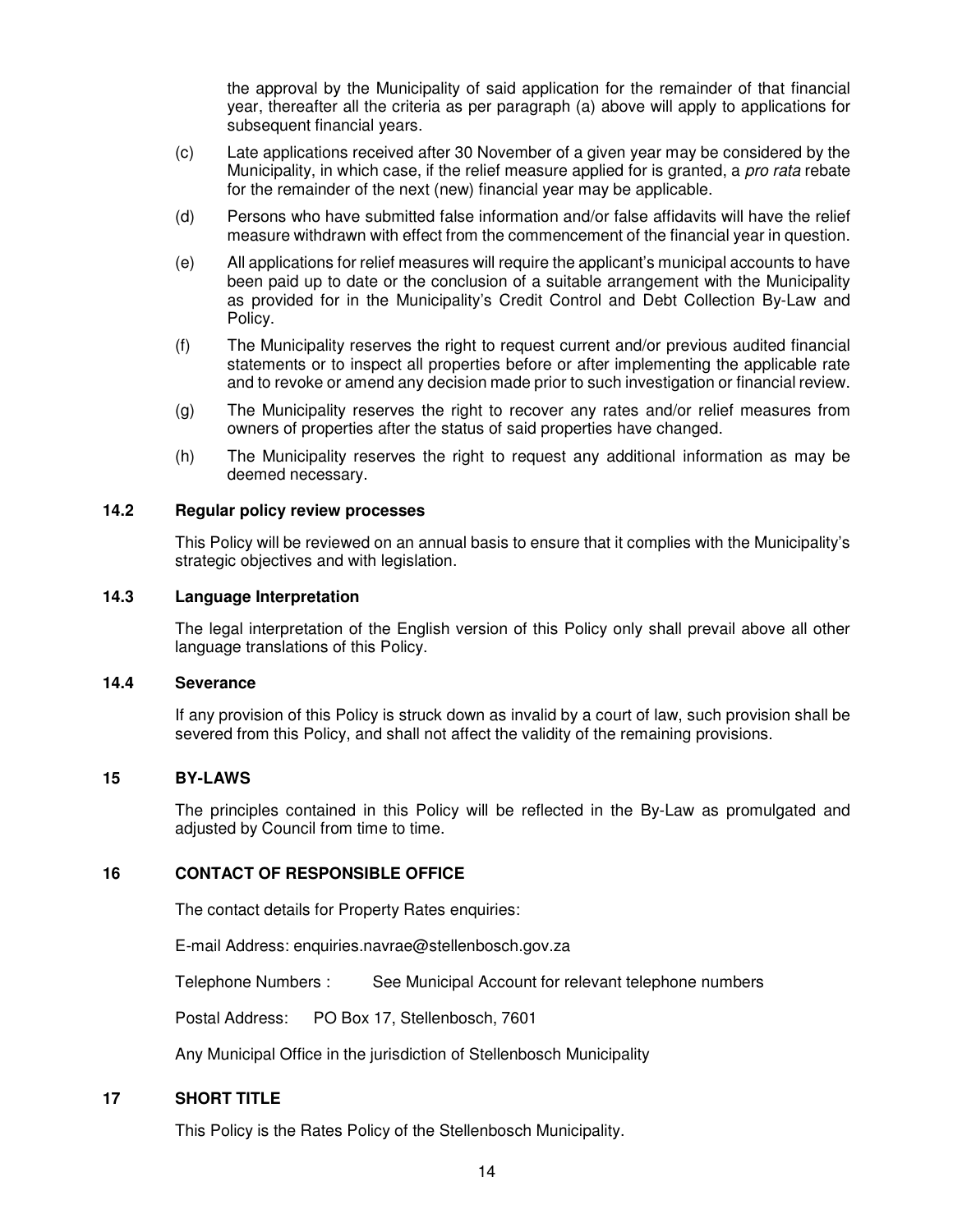### **18. CATEGORY AND REBATE CODES**

#### 18.1 Category Codes

The Formulae Codes (Derived from the Categories listed in paragraph 6.1 of this Policy) as listed below will be used in the Valuation Roll and supporting letters or Notices to reflect by association the applicable Category (as indicated in the "Category (of property)" column).

Council shall on an annual basis during the budget approval cycle set the cent amount in the Rand values (being the Category Tariff) for each of the Categories in the table below.

| Category (of property)                         | Category<br>Code | <b>Formulae</b><br>Code | <b>Supporting references</b>                                                                |  |
|------------------------------------------------|------------------|-------------------------|---------------------------------------------------------------------------------------------|--|
|                                                | <b>RES</b>       | <b>RES</b>              | MPRA Sections $8(2)(a)$ ; 17(1)( <i>h</i> ) and the Policy paragraph 8.2.1                  |  |
|                                                | <b>RES</b>       | <b>RESA</b>             | Adjoining residential; the Policy paragraph 7.9                                             |  |
|                                                | <b>RES</b>       | <b>RESM</b>             | MPRA Section $17(1)(h)$ i.e. ONLY Policy paragraph 8.2.1 (i)                                |  |
| <b>Residential</b>                             | <b>RES</b>       | <b>RESIF</b>            | Municipal Owned: Informal settlements, 100% exclusion will apply                            |  |
|                                                | <b>RES</b>       | RELI1                   | MPRA Section $17(1)(i)$ – the official residence; the Policy paragraph 8.5                  |  |
|                                                | <b>RES</b>       | <b>MUNRR</b>            | Municipal Owned: Rented or Leased property; the Policy paragraph 7.6                        |  |
|                                                | <b>RES</b>       | <b>MUNR</b>             | Municipal Owned: Section $8(2)(h)$ and the Policy paragraph 7.6                             |  |
|                                                | <b>RES</b>       | LRBR                    | Land Reform Beneficiary: MPRA Section $17(1)(g)$ ; the Policy paragraph 7.8                 |  |
| <b>Industrial</b>                              | <b>IND</b>       | <b>IND</b>              | MPRA Section 8(2)(b); Policy Definitions for "industrial"                                   |  |
|                                                | <b>BUS</b>       | <b>BUS</b>              | MPRA Section 8(2)(c); Policy Definitions for "business"                                     |  |
|                                                | <b>BUS</b>       | <b>RELIG</b>            | MPRA Section $17(1)(i)$ – the place of worship; the Policy paragraph 8.5                    |  |
| <b>Business</b>                                | <b>BUS</b>       | <b>MUNBR</b>            | Municipal Owned: Rented or Leased property; the Policy paragraph 7.6                        |  |
|                                                | <b>BUS</b>       | <b>MUNB</b>             | Municipal Owned: Section $8(2)(h)$ and the Policy paragraph 7.6                             |  |
|                                                | <b>BUS</b>       | <b>POS</b>              | <b>Public Open Spaces</b>                                                                   |  |
|                                                | <b>BUS</b>       | <b>PROS</b>             | Private Open Spaces                                                                         |  |
|                                                | AGR              | AGR                     | MPRA Section 8(2)(d); (Not considered to be a vacant property); the Policy<br>paragraph 7.5 |  |
|                                                | <b>AGR</b>       | <b>PROT</b>             | Protected Areas: MPRA Section $17(1)(e)$ ; the Policy paragraph 8.4                         |  |
| <b>Agricultural</b>                            | <b>AGR</b>       | <b>MUNAR</b>            | Municipal Owned: Rented or Leased property; the Policy paragraph 7.6                        |  |
|                                                | <b>AGR</b>       | <b>MUNA</b>             | Municipal Owned: MPRA Section 8(2)(h) and the Policy paragraph 7.6                          |  |
|                                                | <b>AGR</b>       | LRBA                    | Land Reform Beneficiary: Section $17(1)(g)$ ; the Policy paragraph 7.8                      |  |
| Mining                                         | <b>MIN</b>       | <b>MIN</b>              | MPRA Section 8(2)(e).                                                                       |  |
| <b>Public Service</b><br><b>Purposes</b>       | <b>PSP</b>       | <b>PSP</b>              | MPRA Section $8(2)(f)$ ; the Policy paragraph 7.3                                           |  |
|                                                | PSI              | PSI                     | MPRA Sections $8(2)(q)$ ; 17(1)(a) and the Policy paragraph 7.4                             |  |
| <b>Public Service</b><br><b>Infrastructure</b> | PSI              | <b>PSIE</b>             | MPRA Sections $8(2)(g)$ ; 17(1)( $aA$ ) and the Policy paragraph 7.4                        |  |
|                                                | PSI              | <b>MUNP</b>             | MPRA Sections $7(2)(a)(ii)$ and $8(2)(h)$ ; the Policy paragraph 7.6                        |  |
| <b>Public Benefit</b><br>Organisation          | <b>PBO</b>       | <b>PBO</b>              | MPRA Section 8(2)(h) and the Policy paragraph 8.7                                           |  |
| <b>Multiple purposes</b>                       | Multi tariff     | <b>MULTI</b>            | MPRA Sections 8(2)(i) and 9 and the Policy paragraph 7.2                                    |  |
| Heritage                                       | <b>HER</b>       | <b>HER</b>              | MPRA Section 15(2A)(b)                                                                      |  |
| <b>Vacant Residential</b>                      | <b>VACR</b>      | <b>VACR</b>             | the Policy paragraph 7.1                                                                    |  |
|                                                | <b>VACO</b>      |                         | NOT agricultural properties; the Policy paragraph 7.1                                       |  |
| <b>Vacant Other</b>                            | <b>VACO</b>      | <b>MUNV</b>             | Vacant Municipal properties                                                                 |  |